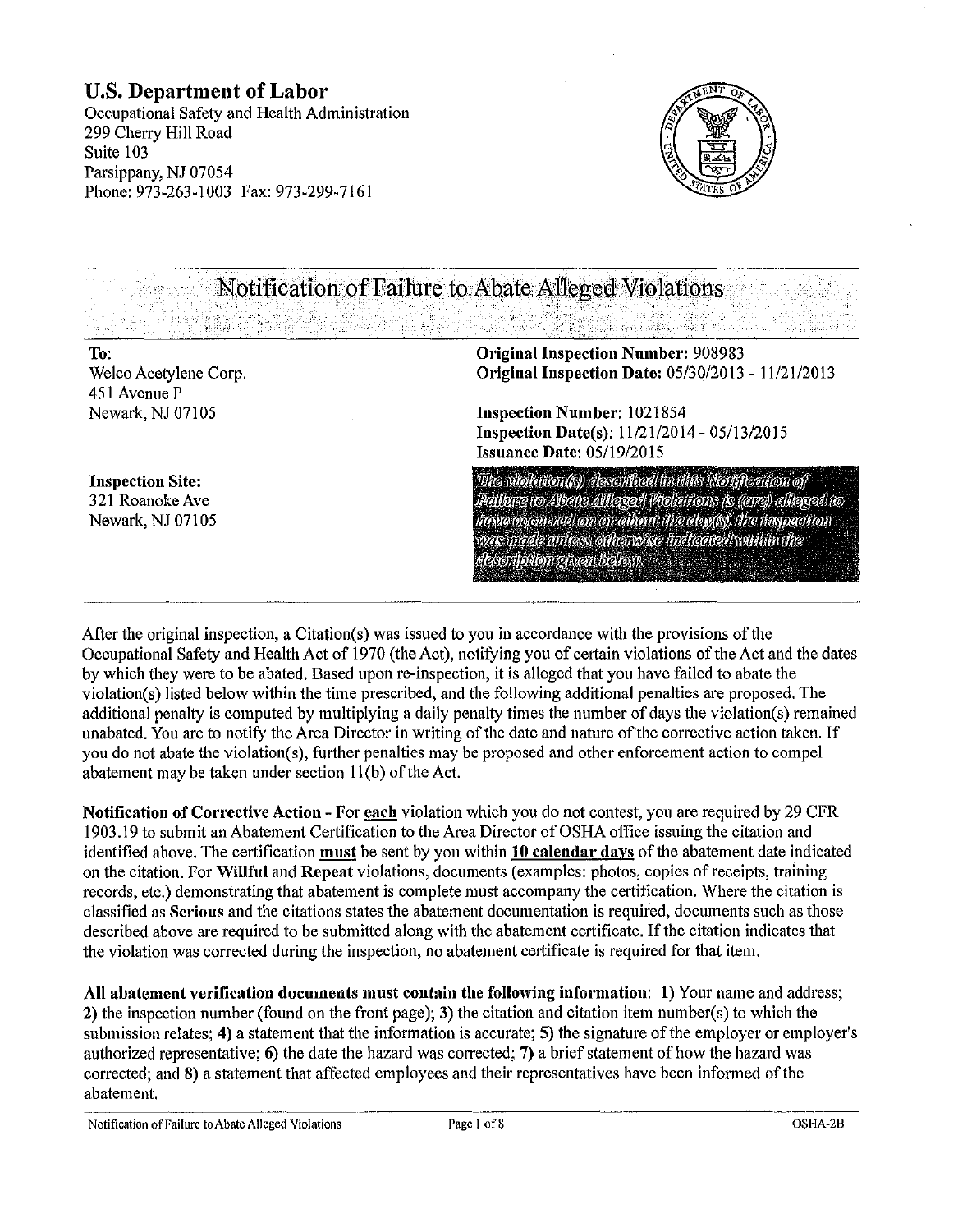The law also requires a copy of all abatement verification documents, required by 29 CFR 1903 .19 to be sent to OSHA, also be posted at the location where the violation appeared and the corrective action took place.

You are further notified that you must pay the ADDITIONAL PENALTY unless you inform the Area Director in writing that you intend to contest the Notification or the Additional Penalty within 15 working days (excluding weekends and Federal holidays) from your receipt of this notification. If you do not contest within 15 working days after receipt, the Notification and the additional penalties will become the final order of the Occupational Safety and Health Review Commission and may not be reviewed by any court or agency. Issuance of this Notification does not constitute a finding that a violation of the Act has occurred unless there is a failure to contest as provided for in the Act or, if contested, unless the Notification is affirmed by the Review Commission.

Make your check or money order payable to "DOL-OSHA". Please indicate the Inspection Number on the remittance. You can also make your payment electronically on www.pay.gov. On the left side of the pay.gov homepage, you will see an option to Search Public Forms. Type **"OSHA"** and click Go. From the results, click on **OSHA Penalty Payment Form.** The direct link is:

#### https://www.pay.gov/paygov/forms/formlnstance.html?agencyFormid=53090334.

You will be required to enter your inspection number when making the payment. Payments can be made by credit card or Automated Clearing House (ACH) using your banking information. Payments of \$25,000 or more require a Transaction ID, and also must be paid using ACH. If you require a Transaction ID, please contact the OSHA Debt Collection Team at (202) 693-2170.

OSHA does not agree to any restrictions or conditions or endorsements put on any check, money order, or electronic payment for less than the full amount due, and will process the payments as if these restrictions or conditions do not exist.

**Inspection Activity Data-** You should be aware that OSHA publishes information on its inspection and citation activity on the Internet under the provisions of the Electronic Freedom of Information Act. The information related to these alleged violations will be posted when our system indicates that you have received this citation. You are encouraged to review the information concerning your establishment at www.osha.gov. If you have any dispute with the accuracy of the information displayed, please contact this office.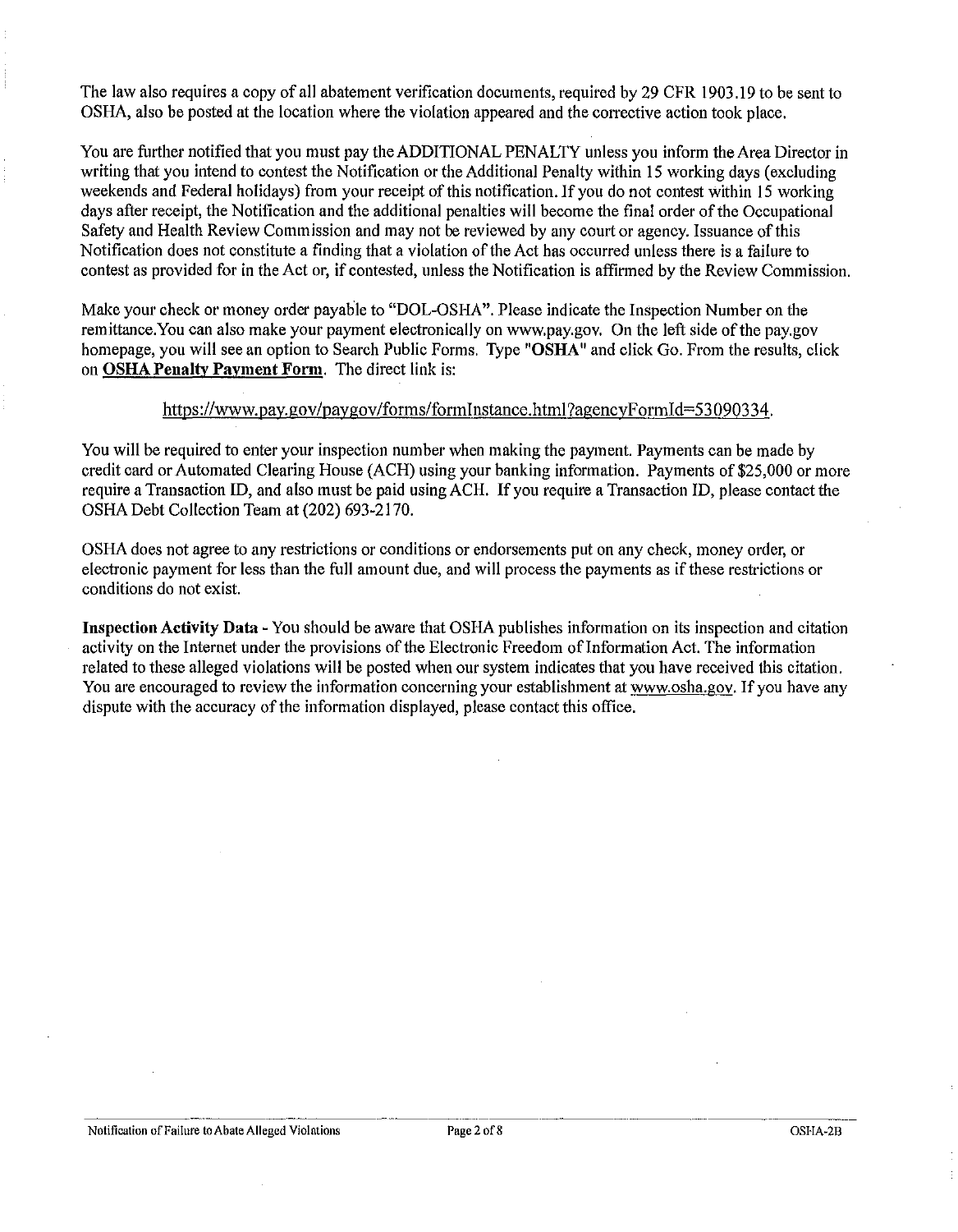

# NOTICE **TO** EMPLOYEES OF INFORMAL CONFERENCE

An informal conference has been scheduled with the OSHA to discuss the Notification of Failure to Abate Alleged Violations issued on 05/19/2015. The conference will be held by telephone or at the OSHA office located at 299 Cherry Hill Road, Suite 103, Parsippany, NJ 07054 on \_\_\_\_\_\_\_\_ at \_\_\_\_\_\_\_\_ . Employees and/or representatives of employees have a right to attend an informal conference.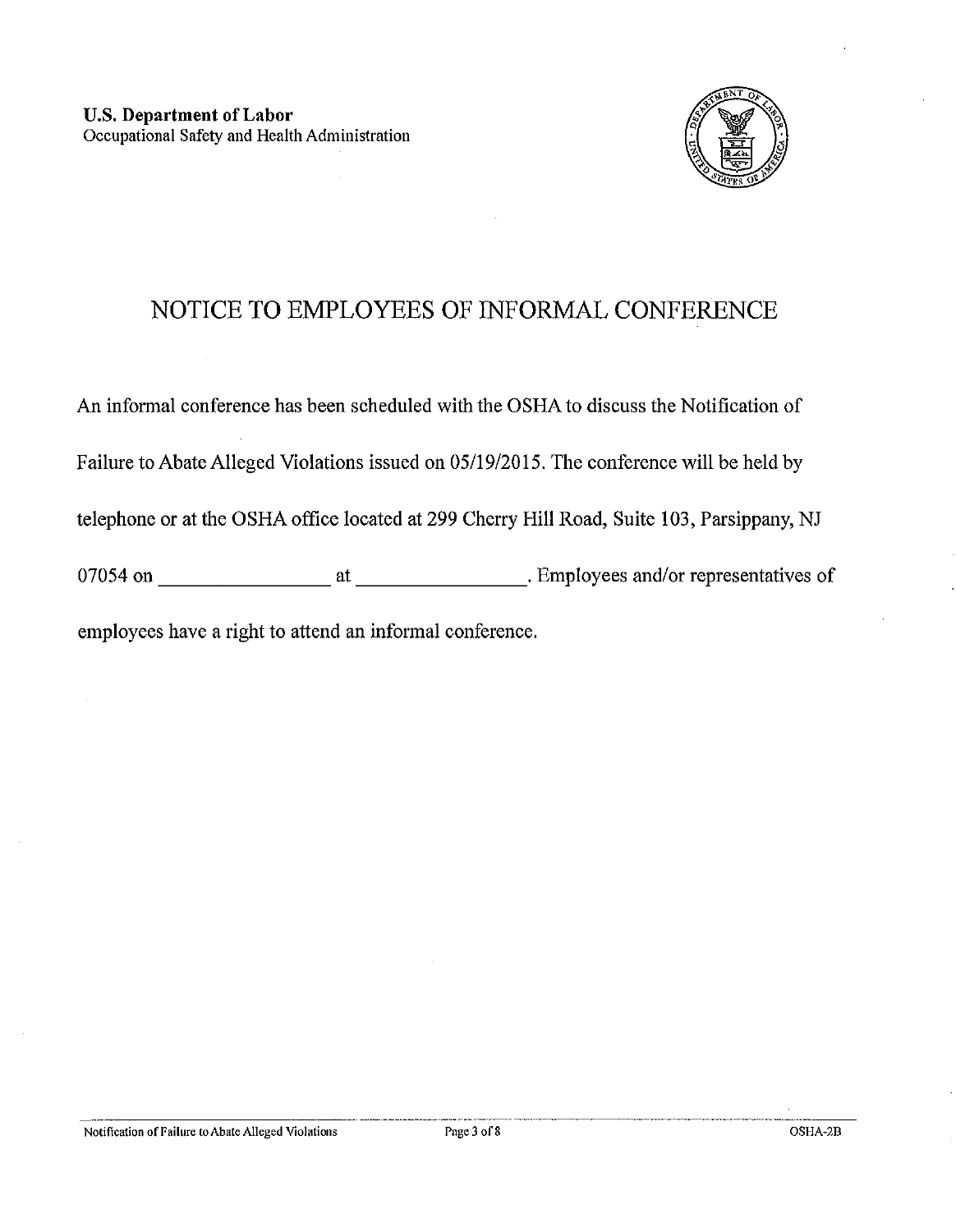#### CERTIFICATION OF CORRECTIVE ACTION WORKSHEET

Original Inspection Number: 908983

| Company Name: Welco Acetylene Corp.                |  |
|----------------------------------------------------|--|
| Inspection Site: 321 Roanoke Ave, Newark, NJ 07105 |  |
| Issuance Date: 05/19/2015                          |  |

List the specific method of correction for each item on this citation in this package that does not read "Corrected During Inspection" and return to: U.S. Department of Labor- Occupational Safety and Health Administration, 299 Cherry Hill Road, Suite 103, Parsippany, NJ 07054

Citation Number and Item Number 2014 and Item 2014 By (Method of Abatement):-------------------------

| Citation Number           | and Item Number | was corrected on |  |
|---------------------------|-----------------|------------------|--|
| By (Method of Abatement): |                 |                  |  |

 $Citation$  Number  $\frac{1}{\sqrt{1-\frac{1}{\sqrt{1-\frac{1}{\sqrt{1-\frac{1}{\sqrt{1-\frac{1}{\sqrt{1-\frac{1}{\sqrt{1-\frac{1}{\sqrt{1-\frac{1}{\sqrt{1-\frac{1}{\sqrt{1-\frac{1}{\sqrt{1-\frac{1}{\sqrt{1-\frac{1}{\sqrt{1-\frac{1}{\sqrt{1-\frac{1}{\sqrt{1-\frac{1}{\sqrt{1-\frac{1}{\sqrt{1-\frac{1}{\sqrt{1-\frac{1}{\sqrt{1-\frac{1}{\sqrt{1-\frac{1}{\sqrt{1-\frac{1}{\sqrt{1-\frac{1}{\sqrt{1-\frac{1}{\sqrt{1-\$ By (Method of Abatement):-------------------------

| Citation Number           | and Item Number | was corrected on |
|---------------------------|-----------------|------------------|
| By (Method of Abatement): |                 |                  |

 $Citation Number$  and Item Number was corrected on  $\frac{1}{\sqrt{1-\frac{1}{n}}}\$ By (Method of Abatement):-------------------------

Citation Number.---.,--- and Item Number was corrected on \_\_\_\_\_\_ \_ By (Method of Abatement):

I certify that the information contained in this document is accurate and that the affected employees and their representatives have been informed of the abatement.

NAME OF COMPANY OFFICIAL DATE

**TITLE** 

NOTE: 29 USC 666(g) whoever knowingly makes any false statements, representation or certification in any application, record, plan or other documents filed or required to be maintained pursuant to the Act shall, upon conviction, be punished by a fine of not more than \$10,000 or by imprisonment of not more than 6 months or both.

POSTING: A copy of completed Corrective Action Worksheet should be posted for employee review.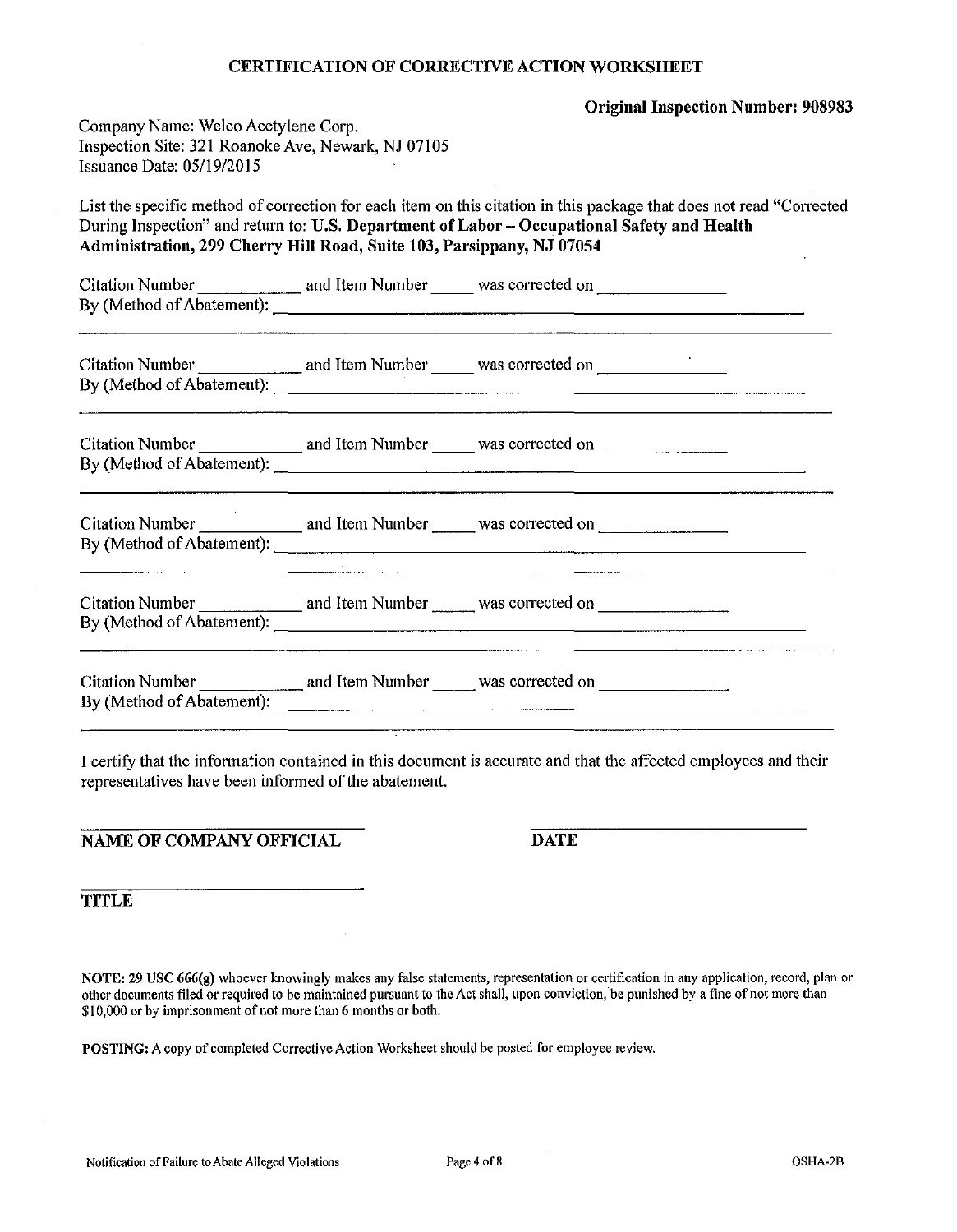### **U.S. Department of Labor**

Occupational Safety and Health Administration



### **Notification of Failure to Abate Alleged Violation**

**Original Inspection:** 908983 **Original Inspection Dates:** 05/30/2013- 11121/2013 **Inspection Date(s):** 11/2112014-05/13/2015

**Inspection Number:** 1021854 **Issuance Date:** 05/19/2015

**Company Name:** Welco Acetylene Corp. **Inspection Site:** 321 Roanoke Ave, Newark, NJ 07105

### Citation **1** Item 6

29 CFR  $1910.119(e)(3)(v)$ : The process hazard analysis did not address facility siting:

a) Establishment

The 2014 PHA did not address potential acetylene vapor cloud explosion scenarios and the associated over pressure impact on an occupied temporary office trailer located approximately I OOft feet from the plant.

Violation observed on or about 12/5/2014.

Additional Penalty:  $$ 21000.00$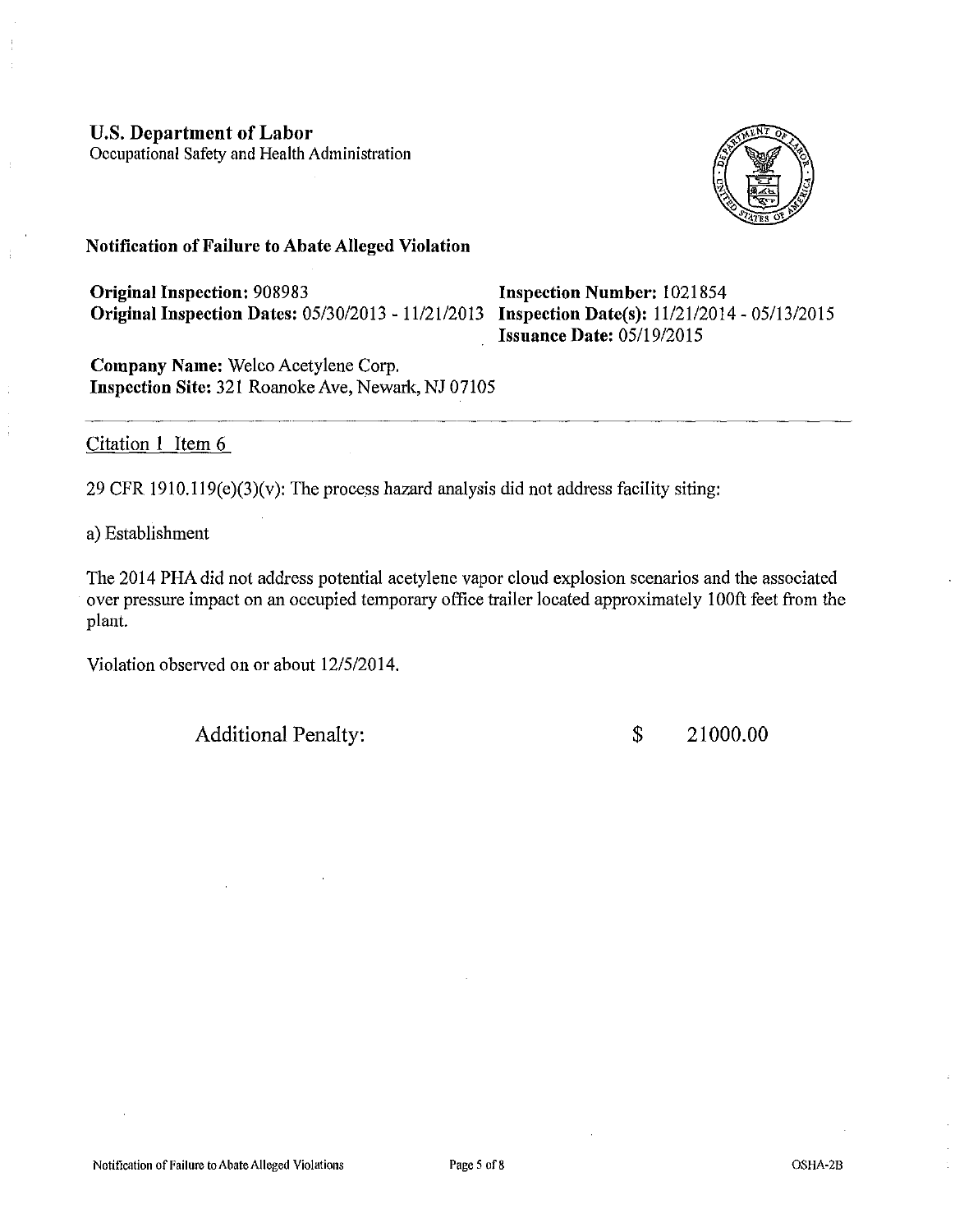

### **Notification of Failure to Abate Alleged Violation**

**Original Inspection: 908983 Inspection Number: 1021854 Originallnspection Dates:** 05/30/2013- 11/21/2013 **Inspection Date(s):** 11/21/2014-05/13/2015

**Issuance Date:** 05/19/2015

**Company Name:** Welco Acetylene Corp. **Inspection Site:** 321 Roanoke Ave, Newark, NJ 07105

## Citation 1 Item 15

29 CFR 1910.119 $(j)(5)$ : The employer did not correct deficiencies in equipment that were outside acceptable limits (defined by the process safety information on paragraph (d) of this section) before use:

b) Establishment- cylinder charging room

Pigtails for small cylinders (B & MC) were used to fill cylinders with acetylene gas while the reinforcement cover was pinched and frayed.

Violation observed on or about 12/3/2015.

Additional Penalty:

\$ 21000.00

**Kris Hoffman**  Area Director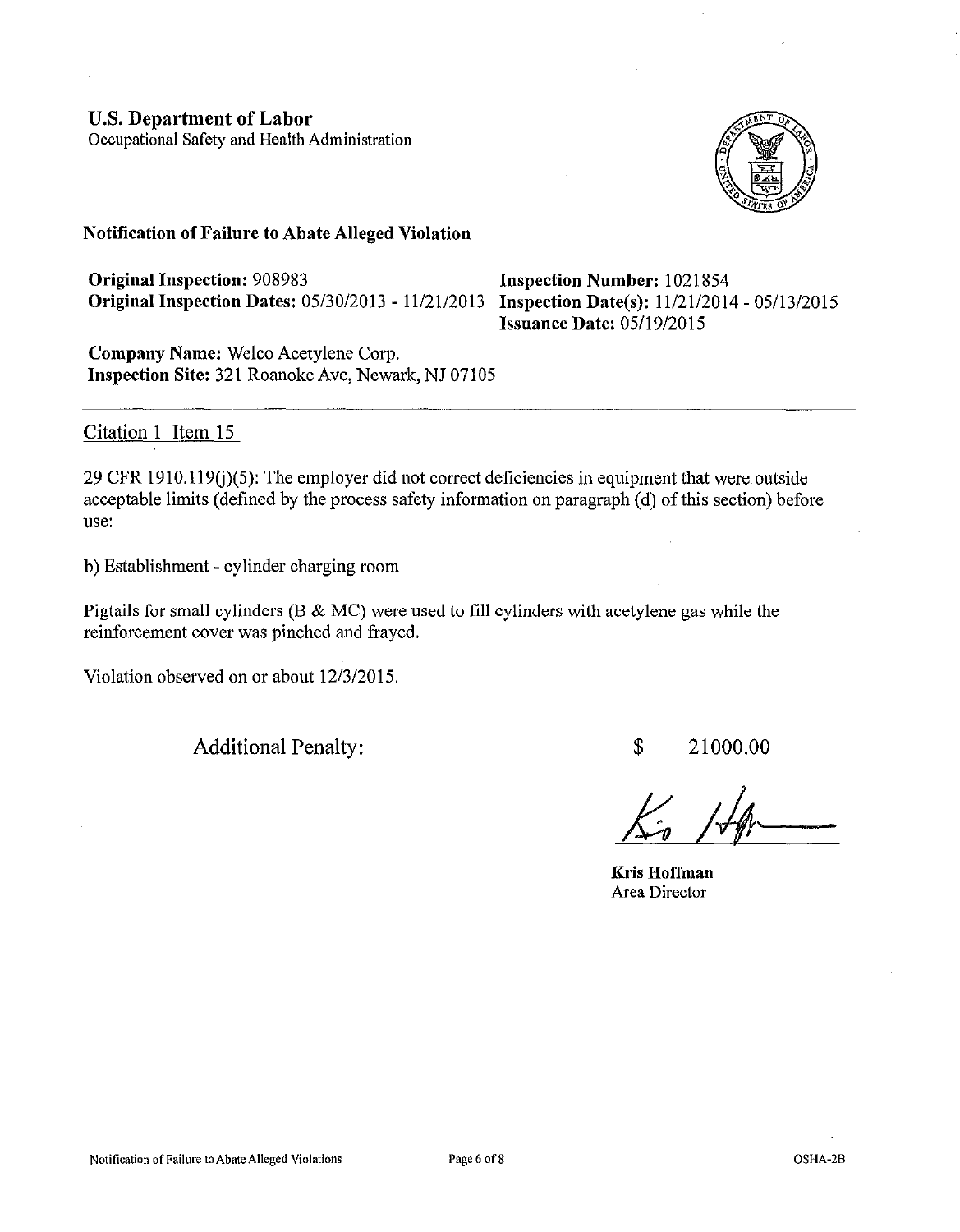U.S. Department of Labor Occupational Safety and Health Administration 299 Cherry Hill Road Suite 103 Parsippany, NJ 07054 Phone: 973-263-1003 Fax: 973-299-7161



# INVOICE/ DEBT COLLECTION NOTICE

Company Name: Inspection Site: Issuance Date: Welco Acetylene Corp. 321 Roanoke Ave, Newark, NJ 07105 05/19/2015

| <b>Summary of Additional Penalties for Inspection Number</b> | 908983  |
|--------------------------------------------------------------|---------|
| <b>Followup Inspection Number</b>                            | 1021854 |
|                                                              |         |

### TOTAL ADDITIONAL PROPOSED PENALTIES

To avoid additional charges, please remit payment promptly to this Area Office for the total amount of the uncontested penalties summarized above. Make your check or money order payable to: "DOL-OSHA". Please indicate OSHA's Inspection Number (indicated above) on the remittance. You can also make your payment electronically on www.pay.gov. On the left side of the pay.gov homepage, you will see an option to Search Public Forms. Type "OSHA" and click Go. From the results, click on OSHA Penalty Payment Form. The direct link is:

\$42000.00

### https://www.pay.gov/paygov/forms/formlnstance.html?agencyFormid=53090334.

You will be required to enter your inspection number when making the payment. Payments can be made by credit card or Automated Clearing House (ACH) using your banking information. Payments of \$25,000 or more require a Transaction ID, and also must be paid using ACH. If you require a Transaction ID, please contact the OSHA Debt Collection Team at (202) 693-2170.

OSHA does not agree to any restrictions or conditions or endorsements put on any check, money order or electronic payment for less than full amount due, and will process the payments as if these restrictions or conditions do not exists.

If a personal check is issued, it will be converted into an electronic fund transfer (EFT). This means that our bank will copy your check and use the account information on it to electronically debit your account for the amount of the check. The debit from your account will then usually occur within 24 hours and will be shown on your regular account statement. You will not receive your original check back. The bank will destroy your original check, but will keep a copy of it. If the EFT cannot be completed because of insufficient funds or closed account, the bank will attempt to make the transfer up to 2 times.

Pursuant to the Debt Collection Act of 1982 (Public Law 97-365) and regulations of the U.S. Department of Labor (29 CFR Part 20), the Occupational Safety and Health Administration is required to assess interest, delinquent charges, and administrative costs for the collection of delinquent penalty debts for violations of the Occupational Safety and Health Act.